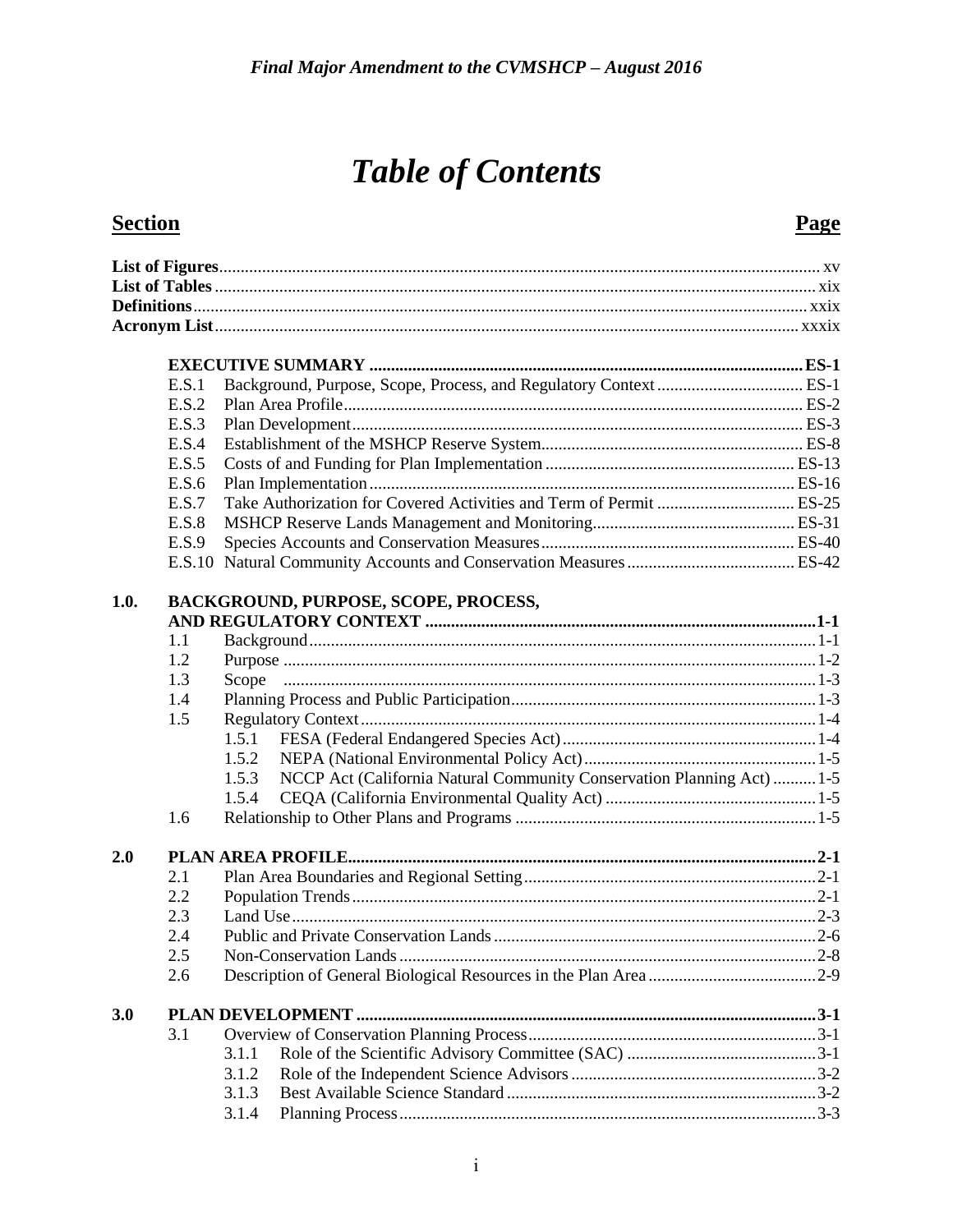|     | 3.2 |        |                                                                          |  |
|-----|-----|--------|--------------------------------------------------------------------------|--|
|     |     | 3.2.1  |                                                                          |  |
|     |     | 3.2.2  | Review of Natural Communities Identified in the Planning Agreement 3-8   |  |
|     | 3.3 |        |                                                                          |  |
|     | 3.4 |        |                                                                          |  |
|     | 3.5 |        |                                                                          |  |
|     |     | 3.5.1  |                                                                          |  |
|     |     | 3.5.2  |                                                                          |  |
|     |     | 3.5.3  |                                                                          |  |
|     |     | 3.5.4  |                                                                          |  |
|     |     | 3.5.5  |                                                                          |  |
|     |     | 3.5.6  |                                                                          |  |
|     | 3.6 |        | Plan Benefits for Covered Species and Conserved Natural Communities 3-15 |  |
| 4.0 |     |        |                                                                          |  |
|     | 4.1 |        |                                                                          |  |
|     |     | 4.1.1  |                                                                          |  |
|     |     | 4.1.2  | Local Permittee Existing Conservation Lands,                             |  |
|     |     |        |                                                                          |  |
|     |     | 4.1.3  |                                                                          |  |
|     | 4.2 |        |                                                                          |  |
|     |     | 4.2.1  |                                                                          |  |
|     |     |        |                                                                          |  |
|     |     | 4.2.2  |                                                                          |  |
|     |     |        | 4.2.2.1 The Role of Federal and State Governments                        |  |
|     |     |        |                                                                          |  |
|     |     |        | 4.2.2.2 Permittees' Obligation in Assembly of the                        |  |
|     |     |        |                                                                          |  |
|     |     |        | 4.2.2.3 Public and Quasi-Public Land in the Conservation Areas 4-16      |  |
|     | 4.3 |        |                                                                          |  |
|     |     | 4.3.1  |                                                                          |  |
|     |     | 4.3.2  |                                                                          |  |
|     |     | 4.3.3  |                                                                          |  |
|     |     | 4.3.4  |                                                                          |  |
|     |     | 4.3.5  |                                                                          |  |
|     |     | 4.3.6  |                                                                          |  |
|     |     | 4.3.7  | Upper Mission Creek/Big Morongo Canyon Conservation Area4-57             |  |
|     |     | 4.3.8  |                                                                          |  |
|     |     | 4.3.9  |                                                                          |  |
|     |     | 4.3.10 |                                                                          |  |
|     |     | 4.3.11 |                                                                          |  |
|     |     | 4.3.12 |                                                                          |  |
|     |     | 4.3.13 | Indio Hills/Joshua Tree National Park Linkage Conservation Area4-103     |  |
|     |     | 4.3.14 |                                                                          |  |
|     |     |        |                                                                          |  |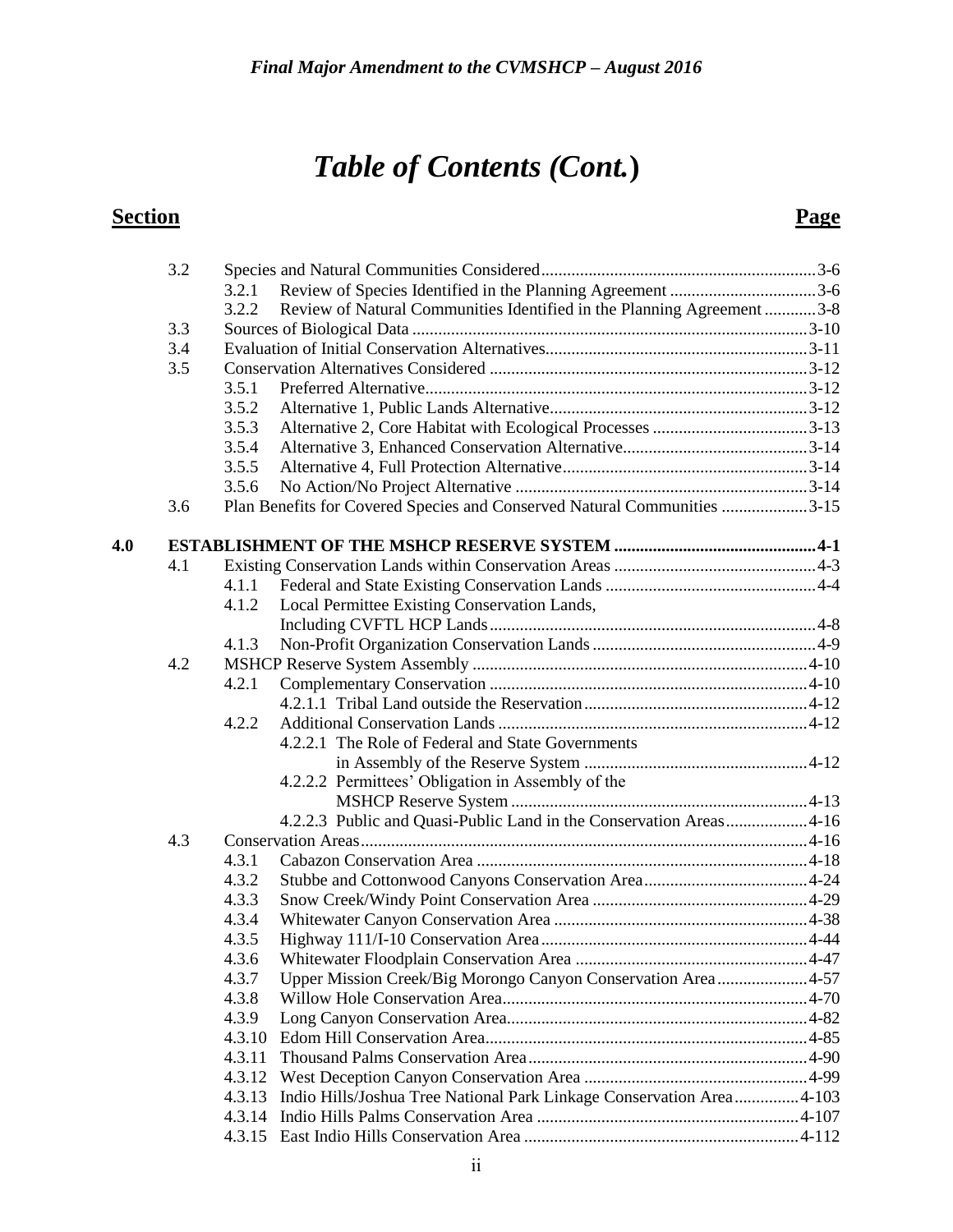|     |     |       | 4.3.20 Coachella Valley Stormwater Channel and Delta Conservation Area 4-140 |  |
|-----|-----|-------|------------------------------------------------------------------------------|--|
|     |     |       |                                                                              |  |
|     | 4.4 |       |                                                                              |  |
|     | 4.5 |       |                                                                              |  |
|     |     | 4.5.1 |                                                                              |  |
|     |     | 4.5.2 |                                                                              |  |
|     |     | 4.5.3 |                                                                              |  |
|     |     | 4.5.4 |                                                                              |  |
|     |     | 4.5.5 |                                                                              |  |
|     |     | 4.5.6 |                                                                              |  |
|     |     | 4.5.7 |                                                                              |  |
|     | 4.6 |       |                                                                              |  |
| 5.0 |     |       |                                                                              |  |
|     | 5.1 |       |                                                                              |  |
|     |     | 5.1.1 | Projected Permittee Acquisitions, State and Federal Contribution             |  |
|     |     |       | to the Acquisition Program, and Complementary Conservation 5-1               |  |
|     |     | 5.1.2 |                                                                              |  |
|     |     |       |                                                                              |  |
|     |     |       |                                                                              |  |
|     |     |       |                                                                              |  |
|     |     |       | 5.1.2.4 Interest Payments on Loans to the Acquisition Program5-4             |  |
|     |     | 5.1.3 |                                                                              |  |
|     |     | 5.1.4 | Permittee Monitoring Program, Management Program,                            |  |
|     |     |       |                                                                              |  |
|     |     | 5.1.5 |                                                                              |  |
|     |     | 5.1.6 |                                                                              |  |
|     |     | 5.1.7 |                                                                              |  |
|     |     | 5.1.8 |                                                                              |  |
|     | 5.2 |       |                                                                              |  |
|     |     | 5.2.1 |                                                                              |  |
|     |     |       |                                                                              |  |
|     |     |       | 5.2.1.2 Fees on the Importation of Waste into                                |  |
|     |     |       | Landfills and Transfer Stations (Conservation Trust Fund) 5-11               |  |
|     |     |       |                                                                              |  |
|     |     |       |                                                                              |  |
|     |     |       | 5.2.1.5 Eagle Mountain Landfill Environmental Mitigation Trust Fund5-12      |  |
|     |     |       |                                                                              |  |
|     |     | 5.2.2 |                                                                              |  |
|     |     |       | 5.2.2.1 Funding Needs Resulting from Increased                               |  |
|     |     |       |                                                                              |  |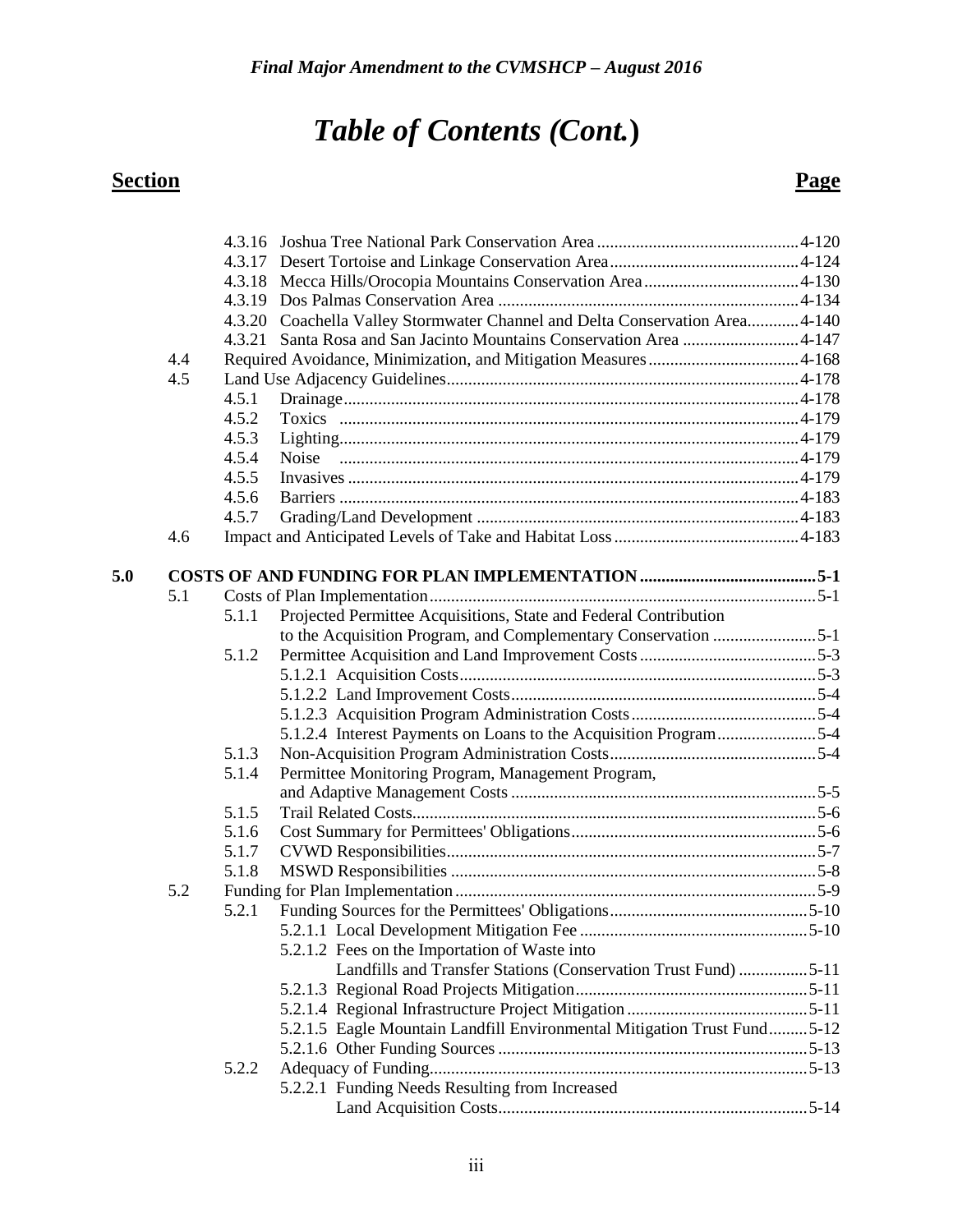|     |     |       | 5.2.2.2 Increased Funding Needs Resulting from                               |  |
|-----|-----|-------|------------------------------------------------------------------------------|--|
|     |     |       | Monitoring Program, Management Program, and                                  |  |
|     |     |       |                                                                              |  |
|     |     |       | 5.2.2.3 Revenue Collections and Land Acquisitions in                         |  |
|     |     |       | Relationship to Land Development (Rough Proportionality)5-14                 |  |
|     |     |       |                                                                              |  |
|     |     | 5.2.3 | Contributions to the Endowment for the Monitoring Program,                   |  |
|     |     |       | the Management Program, Adaptive Management, and                             |  |
|     |     |       |                                                                              |  |
|     |     | 5.2.4 | Funding Sources for the State and Federal Contributions 5-16                 |  |
| 6.0 |     |       |                                                                              |  |
|     | 6.1 |       |                                                                              |  |
|     |     | 6.1.1 |                                                                              |  |
|     |     |       |                                                                              |  |
|     |     |       |                                                                              |  |
|     |     |       | 6.1.1.3 Duties and Responsibilities of the CVCC Executive Director  6-2      |  |
|     |     | 6.1.2 |                                                                              |  |
|     |     | 6.1.3 |                                                                              |  |
|     |     | 6.1.4 |                                                                              |  |
|     |     | 6.1.5 |                                                                              |  |
|     |     | 6.1.6 |                                                                              |  |
|     | 6.2 |       |                                                                              |  |
|     | 6.3 |       |                                                                              |  |
|     | 6.4 |       |                                                                              |  |
|     | 6.5 |       |                                                                              |  |
|     | 6.6 |       |                                                                              |  |
|     |     | 6.6.1 |                                                                              |  |
|     |     |       | 6.6.1.1 Joint Project Review Process within Conservation Areas  6-22         |  |
|     |     |       | 6.6.1.2 Property Owner Initiated Habitat Evaluation and Acquisition          |  |
|     |     |       |                                                                              |  |
|     |     |       |                                                                              |  |
|     |     | 6.6.2 |                                                                              |  |
|     |     |       | 6.6.2.1 Review of State Permittee Projects within the Conservation Areas6-37 |  |
|     |     | 6.6.3 |                                                                              |  |
|     | 6.7 |       |                                                                              |  |
|     | 6.8 |       |                                                                              |  |
|     |     | 6.8.1 |                                                                              |  |
|     |     | 6.8.2 | Reconciliation of the No Surprises Rule, Unforeseen Circumstances            |  |
|     |     |       |                                                                              |  |
|     |     | 6.8.3 |                                                                              |  |
|     |     |       |                                                                              |  |
|     |     |       |                                                                              |  |
|     |     |       |                                                                              |  |
|     |     |       |                                                                              |  |
|     |     |       |                                                                              |  |
|     |     | 6.8.4 |                                                                              |  |
|     | 6.9 |       |                                                                              |  |
|     |     |       |                                                                              |  |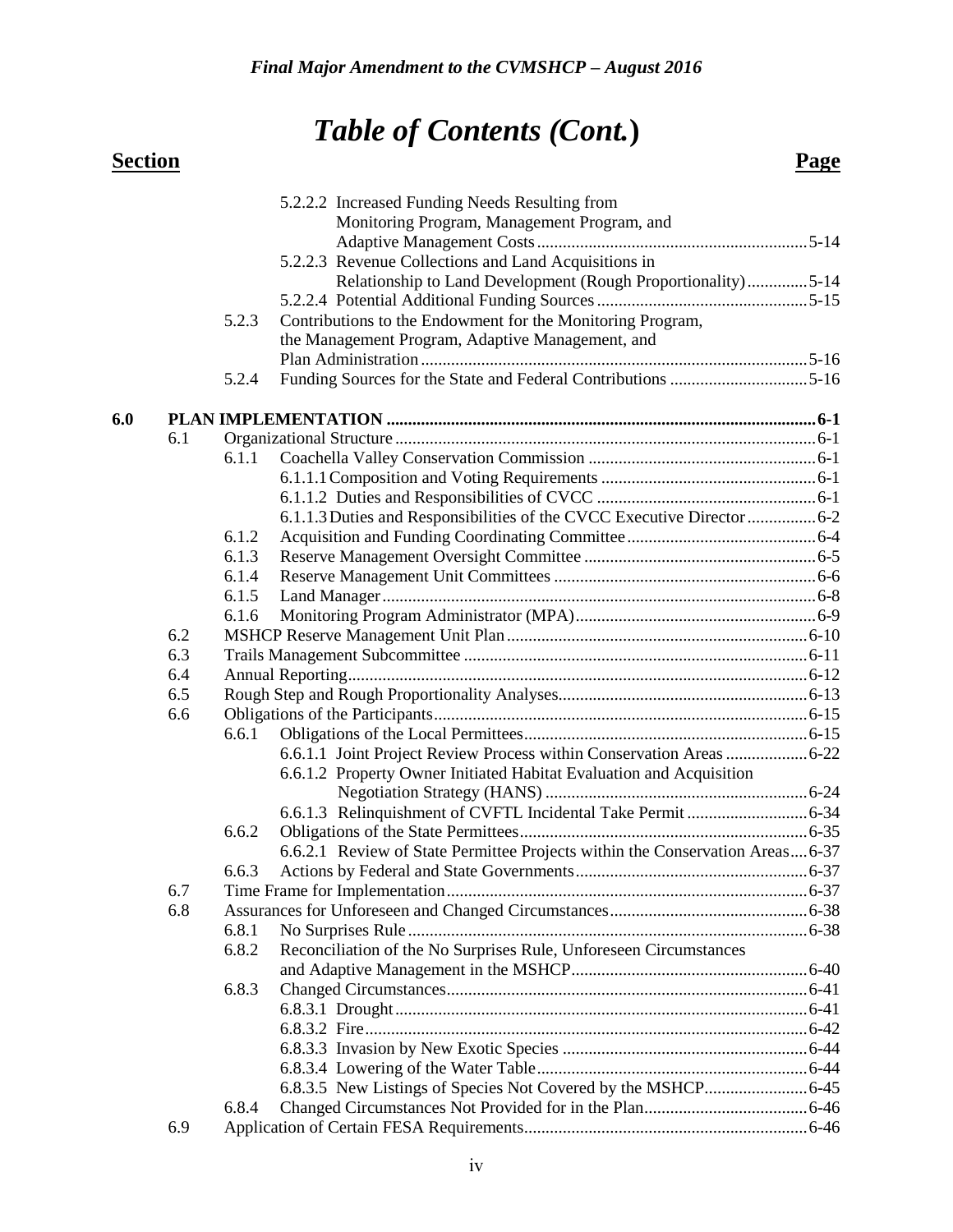|     | 6.10 |             |                                                                            |  |
|-----|------|-------------|----------------------------------------------------------------------------|--|
|     | 6.11 |             |                                                                            |  |
|     | 6.12 |             | Modifications, Like Exchanges to Conservation Areas, and                   |  |
|     |      |             |                                                                            |  |
|     |      |             |                                                                            |  |
|     |      |             |                                                                            |  |
|     |      |             |                                                                            |  |
|     |      |             |                                                                            |  |
|     | 6.13 | Annexations |                                                                            |  |
| 7.0 |      |             | TAKE AUTHORIZATION FOR COVERED ACTIVITIES                                  |  |
|     | 7.1  |             |                                                                            |  |
|     | 7.2  |             |                                                                            |  |
|     |      | 7.2.1       |                                                                            |  |
|     |      | 7.2.2       |                                                                            |  |
|     |      | 7.2.3       |                                                                            |  |
|     | 7.3  |             |                                                                            |  |
|     |      | 7.3.1       |                                                                            |  |
|     |      |             | 7.3.1.1 Covered Operation, Maintenance, and                                |  |
|     |      |             | Safety Activities within Existing Rights-of-Way or Easements7-53           |  |
|     |      | 7.3.2       |                                                                            |  |
|     |      |             |                                                                            |  |
|     |      |             | 7.3.2.2 Allowable Uses in and outside the Conservation Areas 7-56          |  |
|     |      | 7.3.3       |                                                                            |  |
|     |      |             | 7.3.3.1 Emergency Repairs and Reserve Management and Monitoring7-57        |  |
|     |      |             | 7.3.3.2 Public Use and Trails Management on Reserve Lands                  |  |
|     |      |             | within the Santa Rosa and San Jacinto Mountains                            |  |
|     |      |             |                                                                            |  |
|     |      | 7.3.4       |                                                                            |  |
|     |      |             |                                                                            |  |
|     |      |             | 7.3.4.2 Guidelines for Public Access and Recreation on Reserve Lands  7-82 |  |
|     |      |             | 7.3.4.3 Review Process for Approving Public Access and                     |  |
|     |      |             |                                                                            |  |
|     | 7.4  |             |                                                                            |  |
|     |      |             |                                                                            |  |
| 8.0 |      |             | <b>MSHCP RESERVE SYSTEM</b>                                                |  |
|     |      |             |                                                                            |  |
|     | 8.1  |             |                                                                            |  |
|     |      | 8.1.1       |                                                                            |  |
|     |      | 8.1.2       |                                                                            |  |
|     | 8.2  |             |                                                                            |  |
|     |      | 8.2.1       |                                                                            |  |
|     |      | 8.2.2       |                                                                            |  |
|     |      | 8.2.3       |                                                                            |  |
|     |      | 8.2.4       |                                                                            |  |
|     |      |             |                                                                            |  |
|     |      |             |                                                                            |  |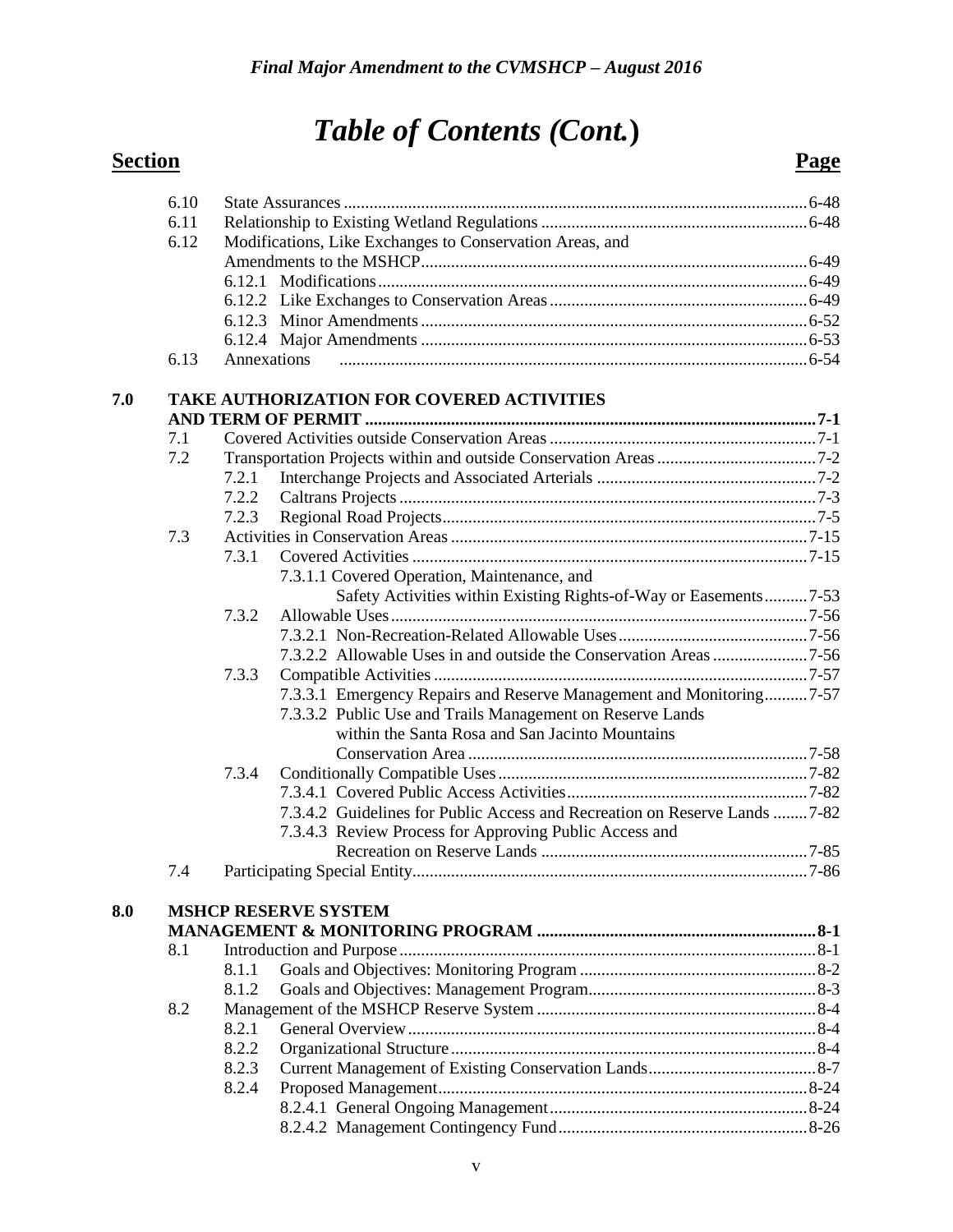## *Table of Contents (Cont.***) Section Page**

|     | 8.2.5 |                                                                       |  |
|-----|-------|-----------------------------------------------------------------------|--|
|     |       |                                                                       |  |
| 8.3 |       |                                                                       |  |
|     | 8.3.1 |                                                                       |  |
|     | 8.3.2 |                                                                       |  |
|     | 8.3.3 |                                                                       |  |
|     | 8.3.4 |                                                                       |  |
|     |       |                                                                       |  |
|     |       |                                                                       |  |
|     |       |                                                                       |  |
| 8.4 |       |                                                                       |  |
|     | 8.4.1 |                                                                       |  |
|     |       |                                                                       |  |
|     |       |                                                                       |  |
|     |       |                                                                       |  |
|     | 8.4.2 |                                                                       |  |
|     |       |                                                                       |  |
|     |       |                                                                       |  |
|     |       |                                                                       |  |
|     | 8.4.3 |                                                                       |  |
|     |       |                                                                       |  |
|     |       | 8.4.3.2 Management: Riparian and Desert Fan Palm Communities8-66      |  |
|     |       | 8.4.3.3 Monitoring: Riparian and Desert Fan Palm Communities  8-67    |  |
|     | 8.4.4 |                                                                       |  |
|     |       |                                                                       |  |
|     |       | 8.4.4.2 Management: Saltbush Scrub and Alkali Flats Communities 8-70  |  |
|     |       | 8.4.4.3 Monitoring: Saltbush Scrub and Alkali Flats Communities  8-71 |  |
|     | 8.4.5 |                                                                       |  |
|     |       |                                                                       |  |
|     |       |                                                                       |  |
|     |       |                                                                       |  |
|     | 8.4.6 | Desert Scrub, Chaparral, Woodland, and                                |  |
|     |       |                                                                       |  |
|     |       |                                                                       |  |
|     |       | 8.4.6.2 Management: Desert Scrub, Chaparral, Woodland,                |  |
|     |       |                                                                       |  |
|     |       | 8.4.6.3 Monitoring: Desert Scrub, Chaparral, Woodland,                |  |
|     |       |                                                                       |  |
|     | 8.4.7 |                                                                       |  |
|     |       |                                                                       |  |
|     |       |                                                                       |  |
|     |       | 8.4.7.3 Assessing Impacts to Covered Bird Species from                |  |
|     |       |                                                                       |  |
|     |       |                                                                       |  |
| 8.5 |       |                                                                       |  |
|     | 8.5.1 | Research on Effects of Recreation on Peninsular Bighorn Sheep  8-86   |  |
|     | 8.5.2 |                                                                       |  |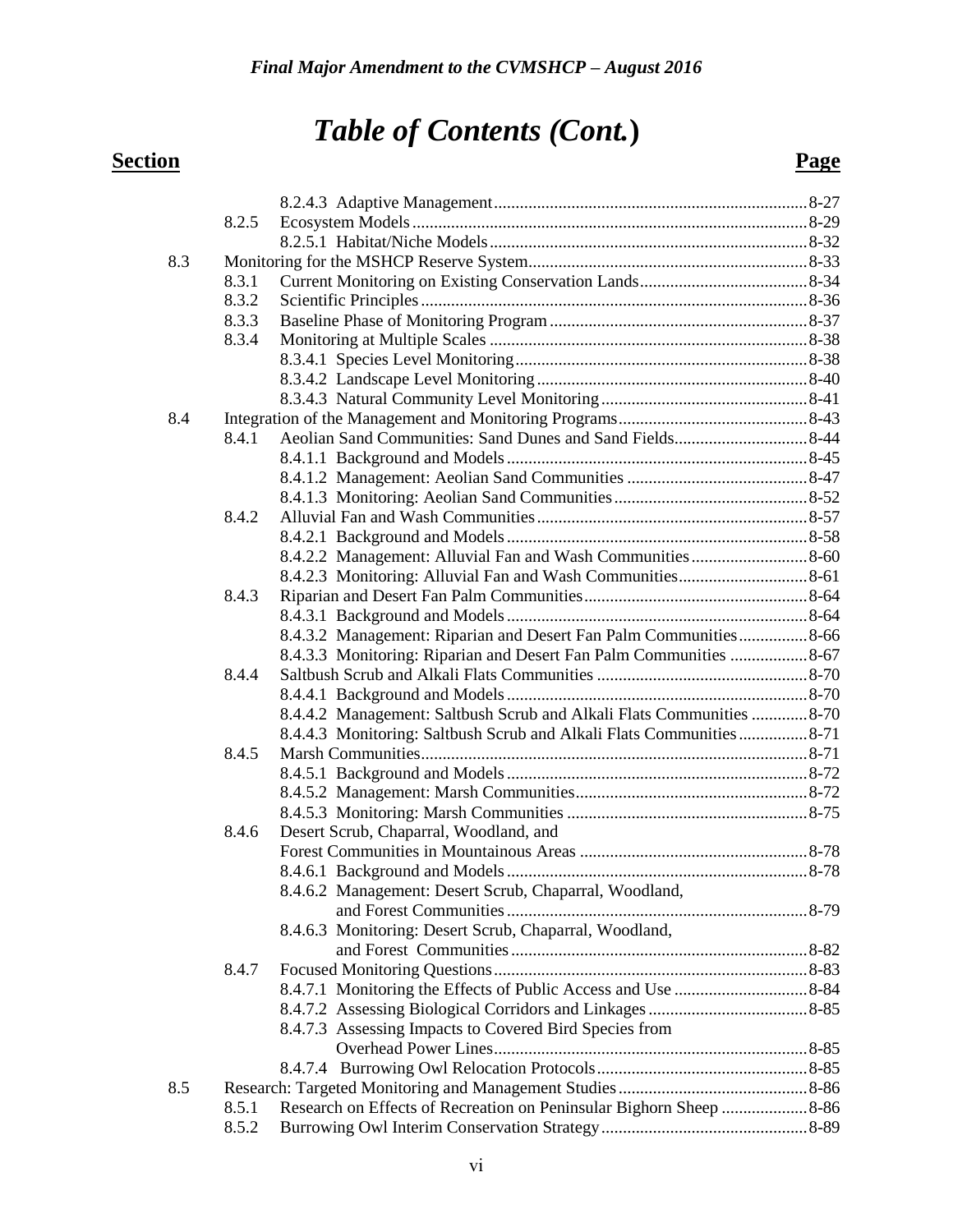|     |     | 8.5.3  |                                             |  |
|-----|-----|--------|---------------------------------------------|--|
|     | 8.6 |        |                                             |  |
|     |     | 8.6.1  |                                             |  |
|     |     |        |                                             |  |
|     |     |        |                                             |  |
|     |     |        |                                             |  |
|     |     | 8.6.2  |                                             |  |
|     | 8.7 |        |                                             |  |
|     | 8.8 |        |                                             |  |
|     |     | 8.8.1  |                                             |  |
|     |     | 8.8.2  |                                             |  |
|     |     | 8.8.3  |                                             |  |
| 9.0 |     |        |                                             |  |
|     | 9.1 |        |                                             |  |
|     |     | 9.1.1  |                                             |  |
|     |     | 9.1.2  |                                             |  |
|     |     | 9.1.3  | Summary of Core Habitat for Covered Species |  |
|     |     |        |                                             |  |
|     | 9.2 | Plants |                                             |  |
|     |     | 9.2.1  |                                             |  |
|     |     |        |                                             |  |
|     |     |        |                                             |  |
|     |     |        |                                             |  |
|     |     |        |                                             |  |
|     |     |        |                                             |  |
|     |     | 9.2.2  |                                             |  |
|     |     |        |                                             |  |
|     |     |        |                                             |  |
|     |     |        |                                             |  |
|     |     |        |                                             |  |
|     |     |        |                                             |  |
|     |     | 9.2.3  |                                             |  |
|     |     |        |                                             |  |
|     |     |        |                                             |  |
|     |     |        |                                             |  |
|     |     |        |                                             |  |
|     |     |        |                                             |  |
|     |     | 9.2.4  |                                             |  |
|     |     |        |                                             |  |
|     |     |        |                                             |  |
|     |     |        |                                             |  |
|     |     |        |                                             |  |
|     |     |        |                                             |  |
|     |     | 9.2.5  |                                             |  |
|     |     |        |                                             |  |
|     |     |        |                                             |  |
|     |     |        |                                             |  |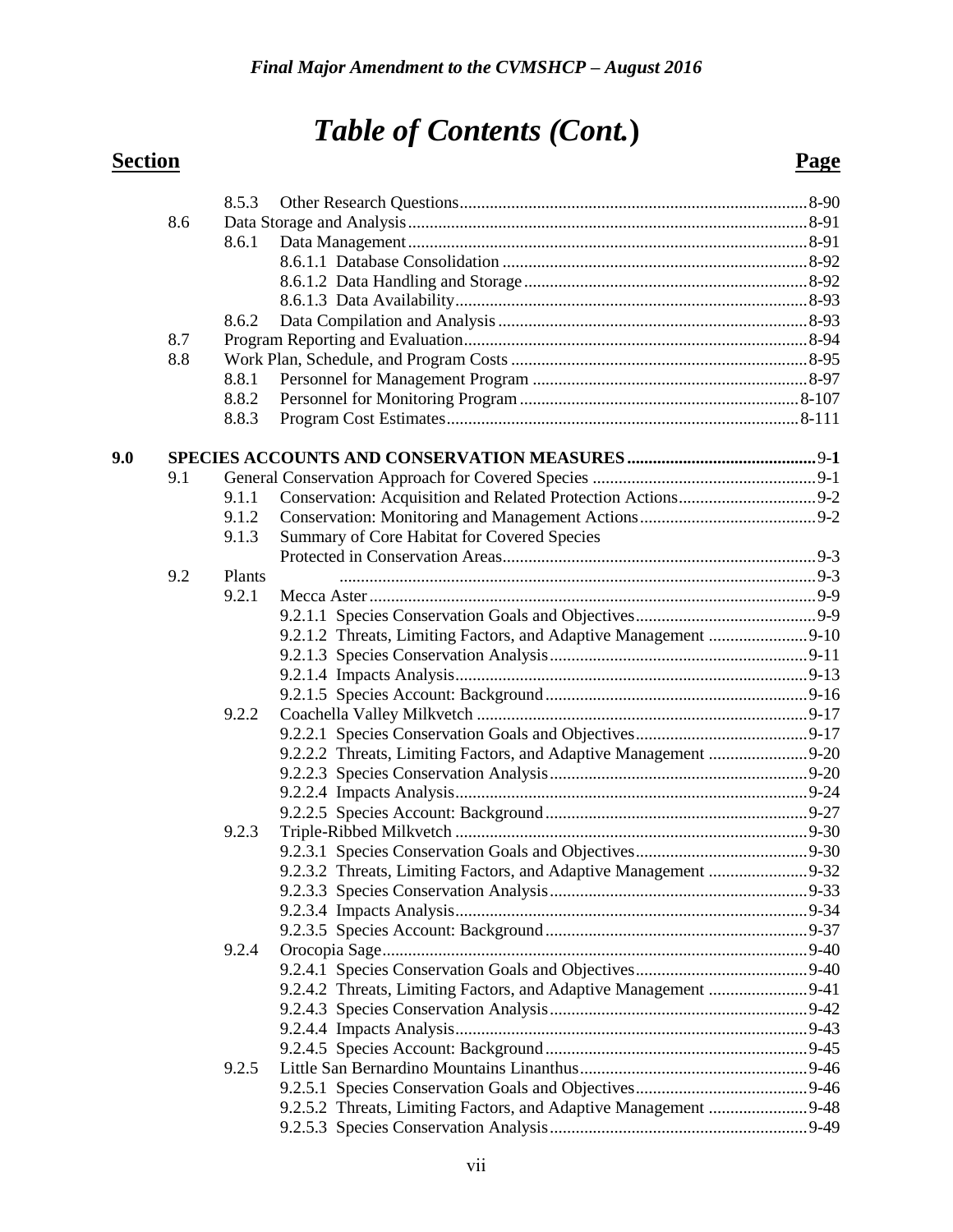| 9.3 | Insects             |                                                                  |  |
|-----|---------------------|------------------------------------------------------------------|--|
|     | 9.3.1               |                                                                  |  |
|     |                     |                                                                  |  |
|     |                     | 9.3.1.2 Threats, Limiting Factors, and Adaptive Management 9-57  |  |
|     |                     |                                                                  |  |
|     |                     |                                                                  |  |
|     |                     |                                                                  |  |
|     | 9.3.2               |                                                                  |  |
|     |                     |                                                                  |  |
|     |                     | 9.3.2.2 Threats, Limiting Factors, and Adaptive Management 9-67  |  |
|     |                     |                                                                  |  |
|     |                     |                                                                  |  |
|     |                     |                                                                  |  |
| 9.4 | Fish                |                                                                  |  |
|     | 9.4.1               |                                                                  |  |
|     |                     |                                                                  |  |
|     |                     | 9.4.1.2 Threats, Limiting Factors, and Adaptive Management 9-77  |  |
|     |                     |                                                                  |  |
|     |                     |                                                                  |  |
|     |                     |                                                                  |  |
| 9.5 |                     |                                                                  |  |
|     | Amphibians<br>9.5.1 |                                                                  |  |
|     |                     |                                                                  |  |
|     |                     |                                                                  |  |
|     |                     |                                                                  |  |
|     |                     |                                                                  |  |
|     |                     |                                                                  |  |
| 9.6 |                     |                                                                  |  |
|     | Reptiles<br>9.6.1   |                                                                  |  |
|     |                     |                                                                  |  |
|     |                     |                                                                  |  |
|     |                     |                                                                  |  |
|     |                     |                                                                  |  |
|     |                     |                                                                  |  |
|     |                     |                                                                  |  |
|     | 9.6.2               |                                                                  |  |
|     |                     |                                                                  |  |
|     |                     |                                                                  |  |
|     |                     |                                                                  |  |
|     |                     |                                                                  |  |
|     |                     |                                                                  |  |
|     | 9.6.3               |                                                                  |  |
|     |                     |                                                                  |  |
|     |                     | 9.6.3.2 Threats, Limiting Factors, and Adaptive Management 9-116 |  |
|     |                     |                                                                  |  |
|     |                     |                                                                  |  |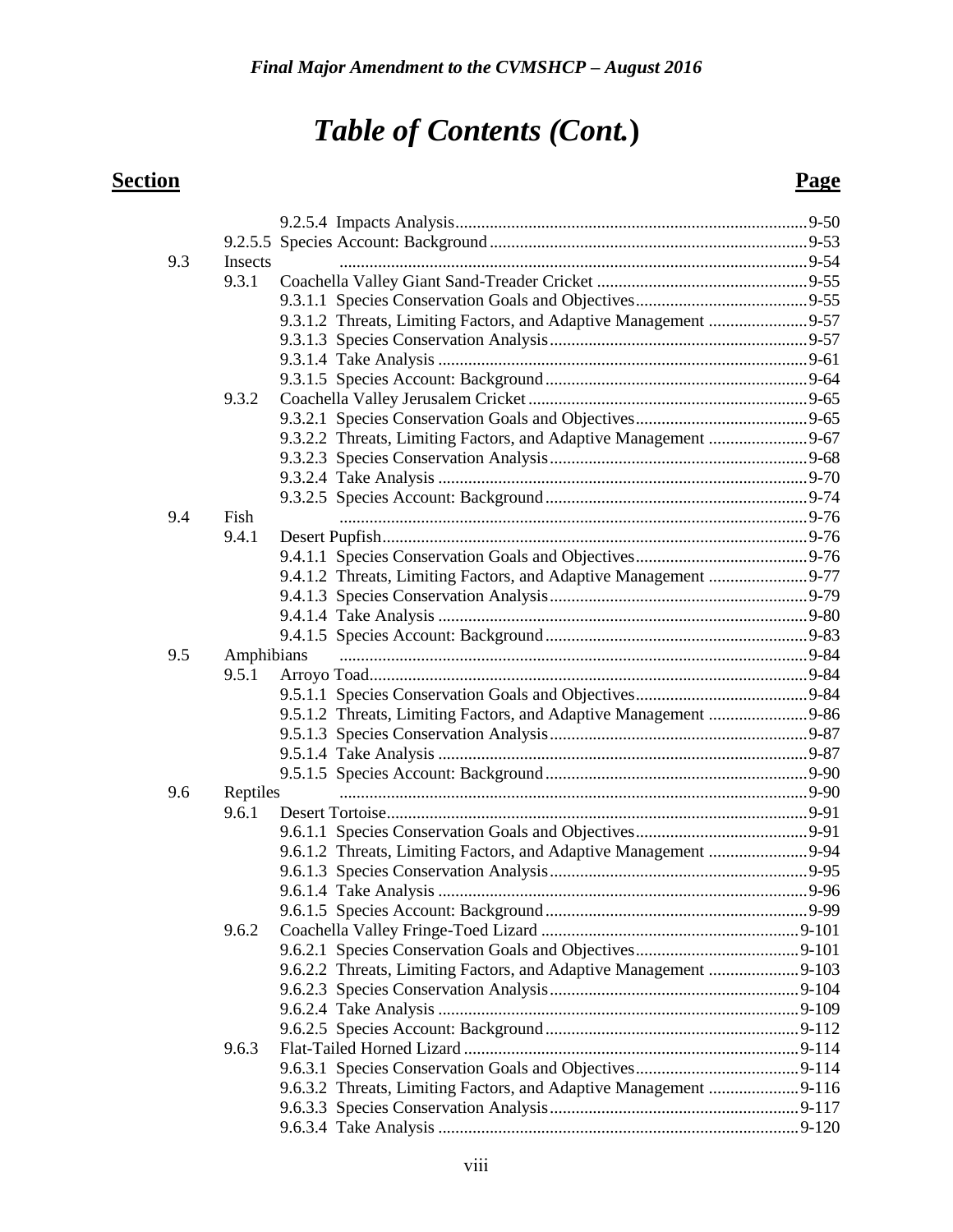| 9.7 | <b>Birds</b> |                                                                  |  |
|-----|--------------|------------------------------------------------------------------|--|
|     | 9.7.1        |                                                                  |  |
|     |              |                                                                  |  |
|     |              | 9.7.1.2 Threats, Limiting Factors, and Adaptive Management 9-127 |  |
|     |              |                                                                  |  |
|     |              |                                                                  |  |
|     | 9.7.2        |                                                                  |  |
|     |              |                                                                  |  |
|     |              | 9.7.2.2 Threats, Limiting Factors, and Adaptive Management 9-133 |  |
|     |              |                                                                  |  |
|     |              |                                                                  |  |
|     |              |                                                                  |  |
|     | 9.7.3        |                                                                  |  |
|     |              |                                                                  |  |
|     |              | 9.7.3.2 Threats, Limiting Factors, and Adaptive Management 9-140 |  |
|     |              |                                                                  |  |
|     |              |                                                                  |  |
|     |              |                                                                  |  |
|     | 9.7.4        |                                                                  |  |
|     |              |                                                                  |  |
|     |              | 9.7.4.2 Threats, Limiting Factors, and Adaptive Management 9-149 |  |
|     |              |                                                                  |  |
|     |              |                                                                  |  |
|     |              |                                                                  |  |
|     | 9.7.5        |                                                                  |  |
|     |              |                                                                  |  |
|     |              | 9.7.5.2 Threats, Limiting Factors, and Adaptive Management 9-158 |  |
|     |              |                                                                  |  |
|     |              |                                                                  |  |
|     |              |                                                                  |  |
|     | 9.7.6        |                                                                  |  |
|     |              |                                                                  |  |
|     |              | 9.7.6.2 Threats, Limiting Factors, and Adaptive Management 9-168 |  |
|     |              |                                                                  |  |
|     |              |                                                                  |  |
|     | 9.7.7        |                                                                  |  |
|     |              |                                                                  |  |
|     |              | 9.7.7.2 Threats, Limiting Factors, and Adaptive Management 9-178 |  |
|     |              |                                                                  |  |
|     |              |                                                                  |  |
|     |              |                                                                  |  |
|     | 9.7.8        |                                                                  |  |
|     |              |                                                                  |  |
|     |              | 9.7.8.2 Threats, Limiting Factors, and Adaptive Management 9-186 |  |
|     |              |                                                                  |  |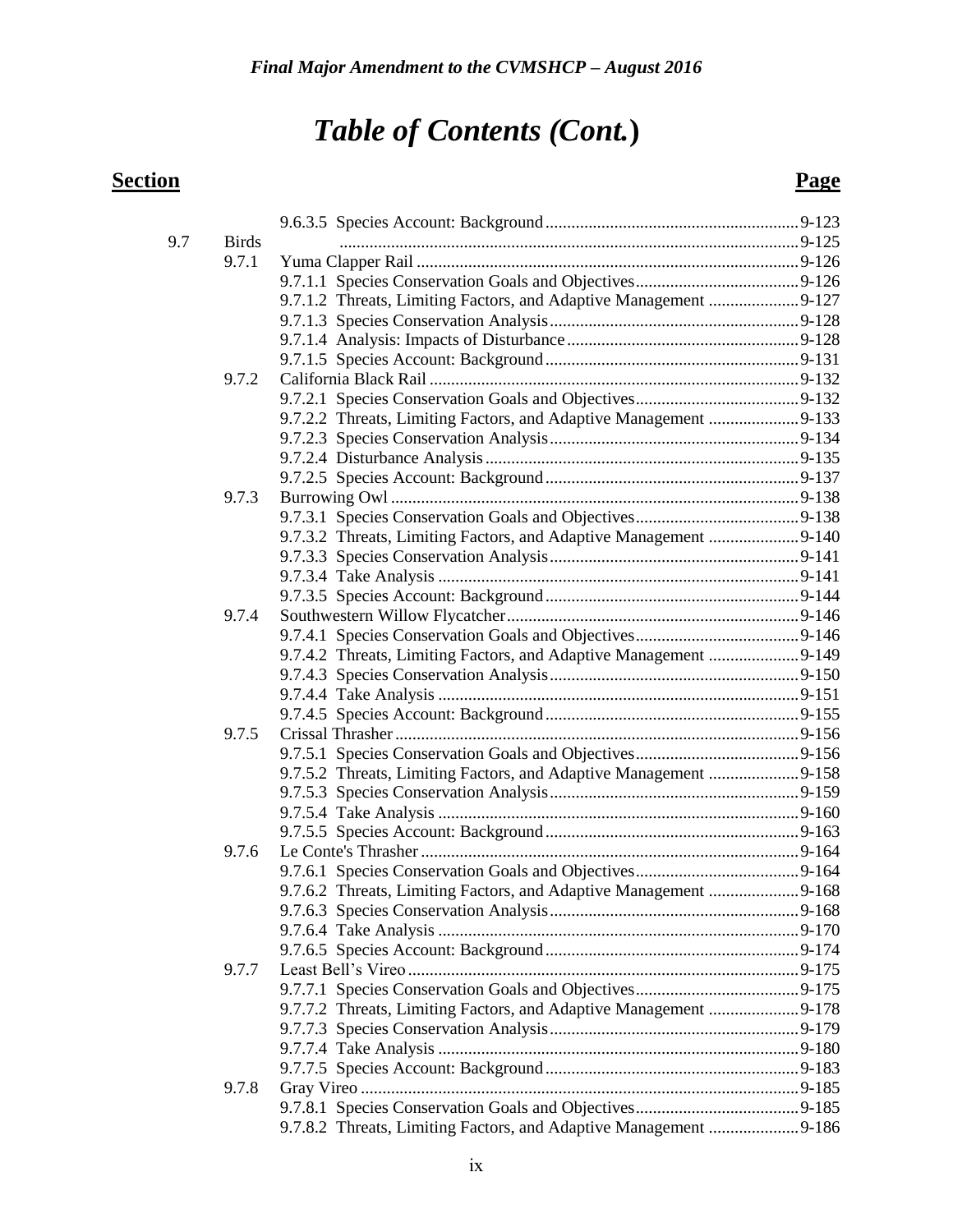## *Table of Contents (Cont.***) Section Page**

|     | 9.7.9          |                                                                   |  |
|-----|----------------|-------------------------------------------------------------------|--|
|     |                |                                                                   |  |
|     |                | 9.7.9.2 Threats, Limiting Factors, and Adaptive Management 9-194  |  |
|     |                |                                                                   |  |
|     |                |                                                                   |  |
|     |                |                                                                   |  |
|     |                |                                                                   |  |
|     |                |                                                                   |  |
|     |                | 9.7.10.2Threats, Limiting Factors, and Adaptive Management  9-204 |  |
|     |                |                                                                   |  |
|     |                |                                                                   |  |
|     |                |                                                                   |  |
|     | 9.7.11         |                                                                   |  |
|     |                |                                                                   |  |
|     |                | 9.7.11.2Threats, Limiting Factors, and Adaptive Management 9-210  |  |
|     |                |                                                                   |  |
|     |                |                                                                   |  |
|     |                |                                                                   |  |
| 9.8 | <b>Mammals</b> |                                                                   |  |
|     | 9.8.1          |                                                                   |  |
|     |                |                                                                   |  |
|     |                | 9.8.1.2 Threats, Limiting Factors, and Adaptive Management 9-220  |  |
|     |                |                                                                   |  |
|     |                |                                                                   |  |
|     |                |                                                                   |  |
|     | 9.8.2          |                                                                   |  |
|     |                |                                                                   |  |
|     |                | 9.8.2.2 Threats, Limiting Factors, and Adaptive Management 9-228  |  |
|     |                |                                                                   |  |
|     |                |                                                                   |  |
|     |                |                                                                   |  |
|     | 9.8.3          |                                                                   |  |
|     |                |                                                                   |  |
|     |                | 9.8.3.2 Threats, Limiting Factors, and Adaptive Management 9-244  |  |
|     |                |                                                                   |  |
|     |                |                                                                   |  |
|     |                |                                                                   |  |
|     | 9.8.4          |                                                                   |  |
|     |                |                                                                   |  |
|     |                |                                                                   |  |
|     |                |                                                                   |  |
|     |                |                                                                   |  |
|     |                |                                                                   |  |
|     |                |                                                                   |  |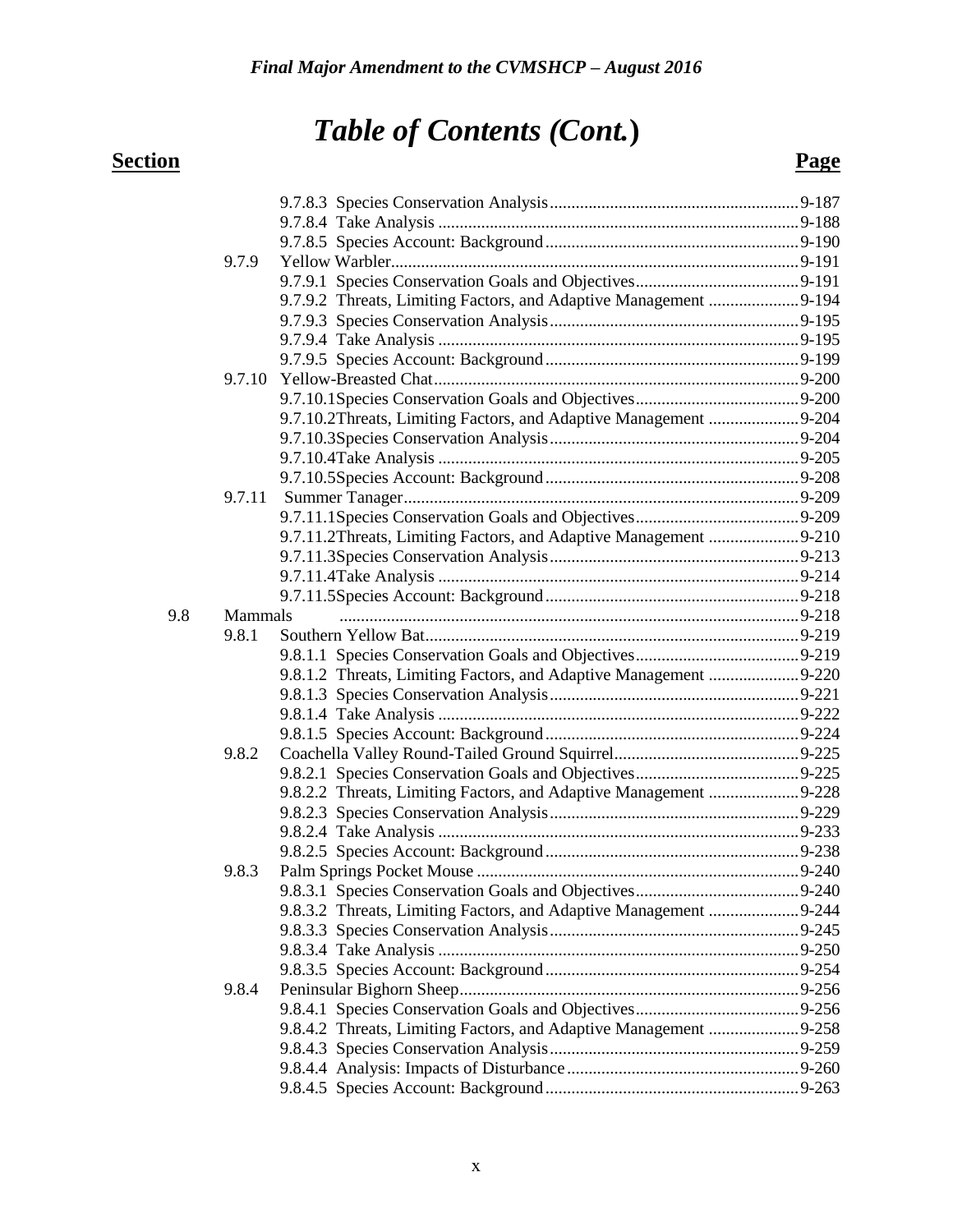| 10.0 |      |        |                      | <b>NATURAL COMMUNITY ACCOUNTS AND CONSERVATION MEASURES 10-1</b>                             |  |
|------|------|--------|----------------------|----------------------------------------------------------------------------------------------|--|
|      | 10.1 |        |                      |                                                                                              |  |
|      |      |        |                      |                                                                                              |  |
|      |      |        |                      |                                                                                              |  |
|      |      |        |                      | 10.1.3 Summary of Natural Communities Conserved in Conservation Areas  10-2                  |  |
|      | 10.2 |        |                      | Natural Community Conservation Strategies: Sand Dunes and Sand Fields 10-2                   |  |
|      |      |        |                      |                                                                                              |  |
|      |      |        | 10.2.1.1             | Natural Community Conservation Goals and Objectives  10-8                                    |  |
|      |      |        | 10.2.1.2             | Threats, Limiting Factors, and Adaptive Management 10-9                                      |  |
|      |      |        | 10.2.1.3             | Natural Community Conservation Analysis 10-10                                                |  |
|      |      |        | 10.2.1.4             | Natural Community Account: Background 10-11                                                  |  |
|      |      |        |                      |                                                                                              |  |
|      |      |        | 10.2.2.1             | Natural Community Conservation Goals and Objectives  10-12                                   |  |
|      |      |        | 10.2.2.2             | Threats, Limiting Factors, and Adaptive Management 10-13                                     |  |
|      |      |        |                      |                                                                                              |  |
|      |      |        | 10.2.2.4             |                                                                                              |  |
|      |      |        |                      |                                                                                              |  |
|      |      |        | 10.2.3.1             | Natural Community Conservation Goals and Objectives  10-16                                   |  |
|      |      |        | 10.2.3.2             | Threats, Limiting Factors, and Adaptive Management 10-17                                     |  |
|      |      |        | 10.2.3.3             | Natural Community Conservation Analysis 10-18                                                |  |
|      |      |        | 10.2.3.4             | Natural Community Account: Background 10-20                                                  |  |
|      |      |        |                      |                                                                                              |  |
|      |      |        | 10.2.4.1             | Natural Community Conservation Goals and Objectives  10-21                                   |  |
|      |      |        | 10.2.4.2             | Threats, Limiting Factors, and Adaptive Management 10-22                                     |  |
|      |      |        | 10.2.4.3             | Natural Community Conservation Analysis 10-23                                                |  |
|      |      |        | 10.2.4.4             |                                                                                              |  |
|      |      |        |                      |                                                                                              |  |
|      |      |        | 10.2.5.1<br>10.2.5.2 | Natural Community Conservation Goals and Objectives  10-26                                   |  |
|      |      |        | 10.2.5.3             | Threats, Limiting Factors, and Adaptive Management 10-27                                     |  |
|      |      |        | 10.2.5.4             | Natural Community Conservation Analysis 10-28<br>Natural Community Account: Background 10-30 |  |
|      |      | 10.2.6 |                      |                                                                                              |  |
|      |      |        | 10.2.6.1             | Natural Community Conservation Goals and Objectives  10-31                                   |  |
|      |      |        | 10.2.6.2             | Threats, Limiting Factors, and Adaptive Management 10-32                                     |  |
|      |      |        | 10.2.6.3             | Natural Community Conservation Analysis 10-33                                                |  |
|      |      |        | 10.2.6.4             | Natural Community Account: Background 10-35                                                  |  |
|      |      | 10.2.7 |                      |                                                                                              |  |
|      |      |        | 10.2.7.1             | Natural Community Conservation Goals and Objectives  10-35                                   |  |
|      |      |        | 10.2.7.2             | Threats, Limiting Factors, and Adaptive Management 10-37                                     |  |
|      |      |        | 10.2.7.3             | Natural Community Conservation Analysis 10-39                                                |  |
|      |      |        | 10.2.7.4             | Natural Community Account: Background 10-41                                                  |  |
|      | 10.3 |        |                      | Natural Community Conservation Strategies: Desert Scrub Communities  10-50                   |  |
|      |      |        |                      |                                                                                              |  |
|      |      |        | 10.3.1.1             | Natural Community Conservation Goals and Objectives  10-50                                   |  |
|      |      |        | 10.3.1.2             | Threats, Limiting Factors, and Adaptive Management 10-51                                     |  |
|      |      |        | 10.3.1.3             | Natural Community Conservation Analysis 10-52                                                |  |
|      |      |        | 10.3.1.4             | Natural Community Account: Background 10-56                                                  |  |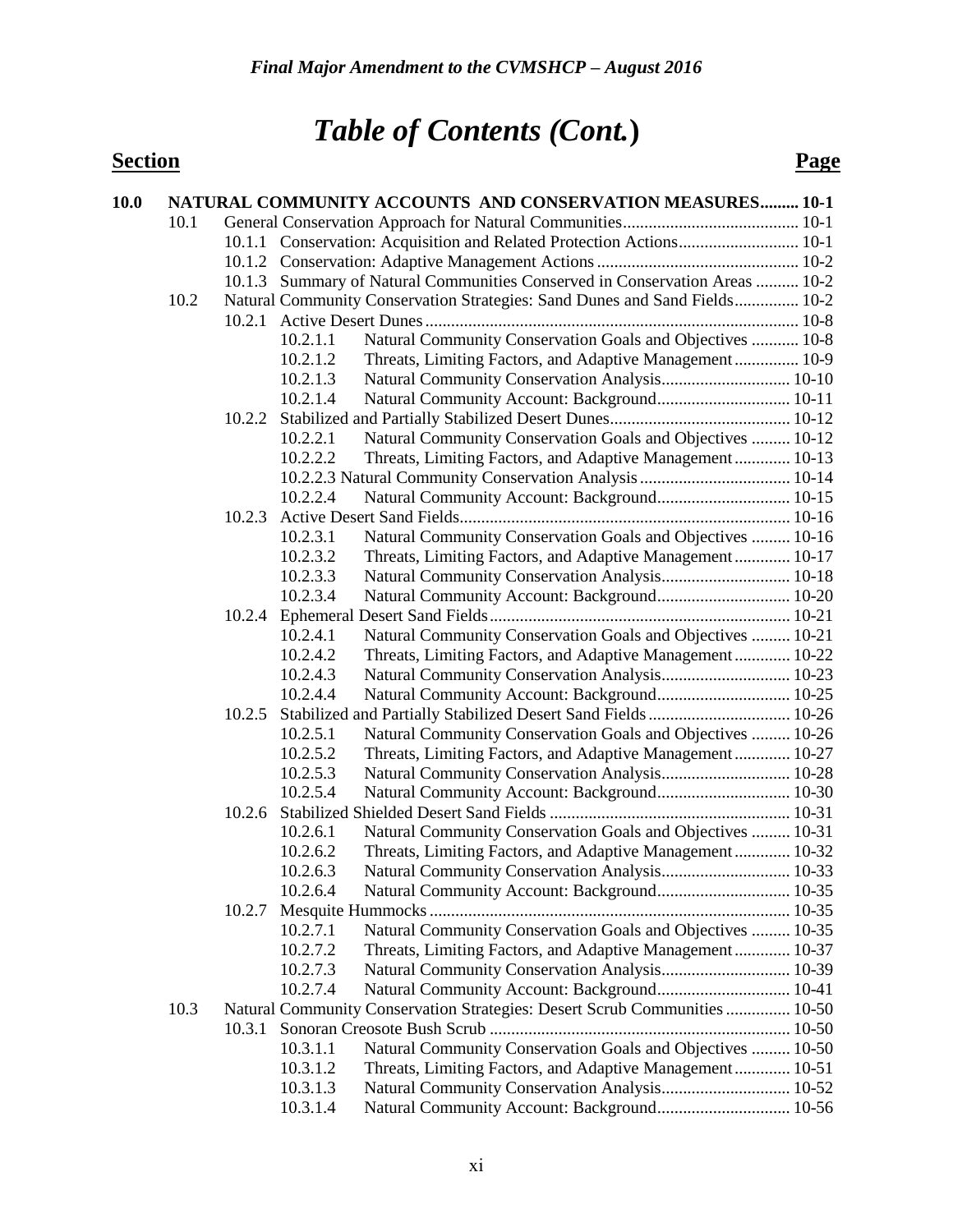|      |        | 10.3.2.1             | Natural Community Conservation Goals and Objectives  10-58 |  |
|------|--------|----------------------|------------------------------------------------------------|--|
|      |        | 10.3.2.2             | Threats, Limiting Factors, and Adaptive Management 10-59   |  |
|      |        | 10.3.2.3             | Natural Community Conservation Analysis 10-60              |  |
|      |        |                      |                                                            |  |
|      | 10.3.3 |                      |                                                            |  |
|      |        | 10.3.3.1             | Natural Community Conservation Goals and Objectives  10-65 |  |
|      |        | 10.3.3.2             | Threats, Limiting Factors, and Adaptive Management 10-65   |  |
|      |        | 10.3.3.3             | Natural Community Conservation Analysis 10-66              |  |
|      |        | 10.3.3.4             | Natural Community Account: Background 10-68                |  |
| 10.4 |        |                      |                                                            |  |
|      |        |                      |                                                            |  |
|      |        | 10.4.1.1             | Natural Community Conservation Goals and Objectives  10-70 |  |
|      |        | 10.4.1.2             | Threats, Limiting Factors, and Adaptive Management 10-71   |  |
|      |        | 10.4.1.3             | Natural Community Conservation Analysis 10-71              |  |
|      |        | 10.4.1.4             |                                                            |  |
|      |        |                      |                                                            |  |
|      |        | 10.4.2.1             | Natural Community Conservation Goals and Objectives  10-74 |  |
|      |        | 10.4.2.2             | Threats, Limiting Factors, and Adaptive Management 10-75   |  |
|      |        | 10.4.2.3             | Natural Community Conservation Analysis 10-75              |  |
|      |        | 10.4.2.4             | Natural Community Account: Background 10-77                |  |
| 10.5 |        |                      |                                                            |  |
|      |        |                      |                                                            |  |
|      |        | 10.5.1.1             | Natural Community Conservation Goals and Objectives  10-79 |  |
|      |        | 10.5.1.2             | Threats, Limiting Factors, and Adaptive Management 10-79   |  |
|      |        | 10.5.1.3             | Natural Community Conservation Analysis 10-80              |  |
|      |        | 10.5.1.4             | Natural Community Account: Background 10-81                |  |
|      |        |                      |                                                            |  |
|      |        | 10.5.2.1             | Natural Community Conservation Goals and Objectives  10-82 |  |
|      |        | 10.5.2.2             | Threats, Limiting Factors, and Adaptive Management 10-83   |  |
|      |        | 10.5.2.3<br>10.5.2.4 | Natural Community Conservation Analysis 10-83              |  |
|      | 10.5.3 |                      |                                                            |  |
|      |        | 10.5.3.1             | Natural Community Conservation Goals and Objectives  10-86 |  |
|      |        | 10.5.3.2             | Threats, Limiting Factors, and Adaptive Management 10-86   |  |
|      |        | 10.5.3.3             | Natural Community Conservation Analysis 10-87              |  |
|      |        | 10.5.3.4             | Natural Community Account: Background 10-88                |  |
|      | 10.5.4 |                      |                                                            |  |
|      |        | 10.5.4.1             | Natural Community Conservation Goals and Objectives  10-89 |  |
|      |        | 10.5.4.2             | Threats, Limiting Factors, and Adaptive Management 10-90   |  |
|      |        | 10.5.4.3             | Natural Community Conservation Analysis 10-91              |  |
|      |        | 10.5.4.4             | Natural Community Account: Background 10-92                |  |
| 10.6 |        |                      |                                                            |  |
|      |        |                      |                                                            |  |
|      |        | 10.6.1.1             | Natural Community Conservation Goals and Objectives  10-94 |  |
|      |        | 10.6.1.2             | Threats, Limiting Factors, and Adaptive Management 10-94   |  |
|      |        | 10.6.1.3             | Natural Community Conservation Analysis 10-95              |  |
|      |        | 10.6.1.4             | Natural Community Account: Background 10-96                |  |
|      |        |                      |                                                            |  |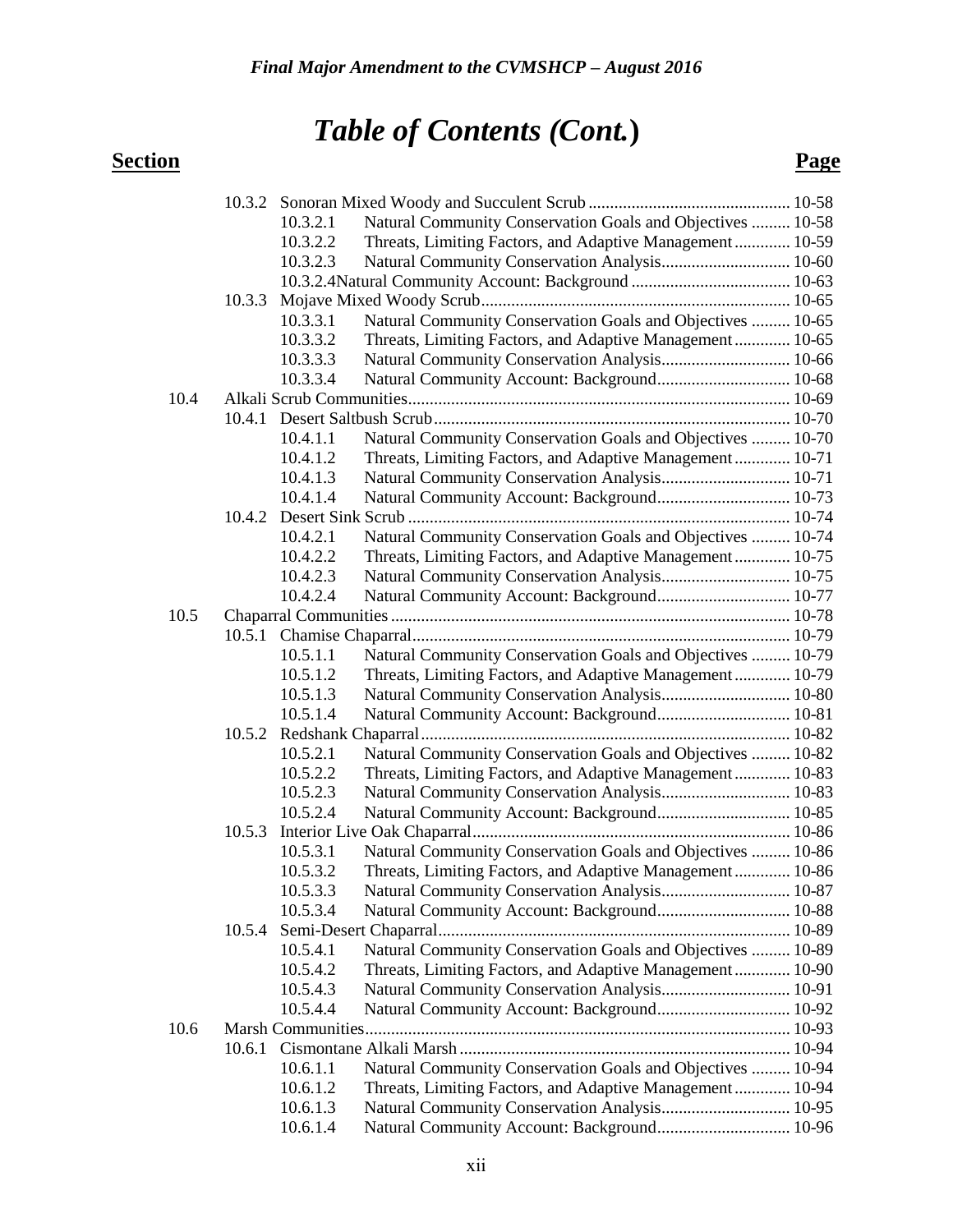| Natural Community Conservation Goals and Objectives  10-97<br>10.6.2.1<br>Threats, Limiting Factors, and Adaptive Management 10-98<br>10.6.2.2<br>Natural Community Conservation Analysis 10-98<br>10.6.2.3<br>Natural Community Account: Background 10-99<br>10.6.2.4<br>10.7<br>Natural Community Conservation Goals and Objectives  10-101<br>10.7.1.1<br>10.7.1.2<br>Threats, Limiting Factors, and Adaptive Management 10-102<br>Natural Community Conservation Analysis 10-103<br>10.7.1.3<br>Natural Community Account: Background 10-104<br>10.7.1.4<br>10.7.2<br>Natural Community Conservation Goals and Objectives  10-105<br>10.7.2.1<br>Threats, Limiting Factors, and Adaptive Management 10-106<br>10.7.2.2<br>Natural Community Conservation Analysis 10-107<br>10.7.2.3<br>10.7.2.4<br>Natural Community Account: Background 10-109<br>10.7.3<br>10.7.3.1<br>Natural Community Conservation Goals and Objectives  10-110<br>Threats, Limiting Factors, and Adaptive Management 10-111<br>10.7.3.2<br>Natural Community Conservation Analysis 10-112<br>10.7.3.3<br>Natural Community Account: Background 10-113<br>10.7.3.4<br>10.7.4<br>Natural Community Conservation Goals and Objectives  10-114<br>10.7.4.1<br>Threats, Limiting Factors, and Adaptive Management 10-115<br>10.7.4.2<br>Natural Community Conservation Analysis 10-116<br>10.7.4.3<br>Natural Community Account: Background 10-117<br>10.7.4.4<br>10.7.5<br>Natural Community Conservation Goals and Objectives  10-118<br>10.7.5.1<br>Threats, Limiting Factors, and Adaptive Management 10-119<br>10.7.5.2<br>Natural Community Conservation Analysis 10-120<br>10.7.5.3<br>Natural Community Account: Background 10-122<br>10.7.5.4<br>10.8<br>Natural Community Conservation Goals and Objectives  10-124<br>10.8.1.1<br>Threats, Limiting Factors, and Adaptive Management 10-124<br>10.8.1.2<br>Natural Community Conservation Analysis 10-125<br>10.8.1.3<br>10.8.1.4<br>Natural Community Account: Background 10-126<br>10.8.2<br>Natural Community Conservation Goals and Objectives  10-127<br>10.8.2.1<br>Threats, Limiting Factors, and Adaptive Management 10-128<br>10.8.2.2<br>Natural Community Conservation Analysis 10-129<br>10.8.2.3<br>Natural Community Account: Background 10-132<br>10.8.2.4<br>10.9<br>10.9.1 |  |  |  |  |  |  |
|------------------------------------------------------------------------------------------------------------------------------------------------------------------------------------------------------------------------------------------------------------------------------------------------------------------------------------------------------------------------------------------------------------------------------------------------------------------------------------------------------------------------------------------------------------------------------------------------------------------------------------------------------------------------------------------------------------------------------------------------------------------------------------------------------------------------------------------------------------------------------------------------------------------------------------------------------------------------------------------------------------------------------------------------------------------------------------------------------------------------------------------------------------------------------------------------------------------------------------------------------------------------------------------------------------------------------------------------------------------------------------------------------------------------------------------------------------------------------------------------------------------------------------------------------------------------------------------------------------------------------------------------------------------------------------------------------------------------------------------------------------------------------------------------------------------------------------------------------------------------------------------------------------------------------------------------------------------------------------------------------------------------------------------------------------------------------------------------------------------------------------------------------------------------------------------------------------------------------------------------------------------------------------------------------------------------------|--|--|--|--|--|--|
|                                                                                                                                                                                                                                                                                                                                                                                                                                                                                                                                                                                                                                                                                                                                                                                                                                                                                                                                                                                                                                                                                                                                                                                                                                                                                                                                                                                                                                                                                                                                                                                                                                                                                                                                                                                                                                                                                                                                                                                                                                                                                                                                                                                                                                                                                                                              |  |  |  |  |  |  |
|                                                                                                                                                                                                                                                                                                                                                                                                                                                                                                                                                                                                                                                                                                                                                                                                                                                                                                                                                                                                                                                                                                                                                                                                                                                                                                                                                                                                                                                                                                                                                                                                                                                                                                                                                                                                                                                                                                                                                                                                                                                                                                                                                                                                                                                                                                                              |  |  |  |  |  |  |
|                                                                                                                                                                                                                                                                                                                                                                                                                                                                                                                                                                                                                                                                                                                                                                                                                                                                                                                                                                                                                                                                                                                                                                                                                                                                                                                                                                                                                                                                                                                                                                                                                                                                                                                                                                                                                                                                                                                                                                                                                                                                                                                                                                                                                                                                                                                              |  |  |  |  |  |  |
|                                                                                                                                                                                                                                                                                                                                                                                                                                                                                                                                                                                                                                                                                                                                                                                                                                                                                                                                                                                                                                                                                                                                                                                                                                                                                                                                                                                                                                                                                                                                                                                                                                                                                                                                                                                                                                                                                                                                                                                                                                                                                                                                                                                                                                                                                                                              |  |  |  |  |  |  |
|                                                                                                                                                                                                                                                                                                                                                                                                                                                                                                                                                                                                                                                                                                                                                                                                                                                                                                                                                                                                                                                                                                                                                                                                                                                                                                                                                                                                                                                                                                                                                                                                                                                                                                                                                                                                                                                                                                                                                                                                                                                                                                                                                                                                                                                                                                                              |  |  |  |  |  |  |
|                                                                                                                                                                                                                                                                                                                                                                                                                                                                                                                                                                                                                                                                                                                                                                                                                                                                                                                                                                                                                                                                                                                                                                                                                                                                                                                                                                                                                                                                                                                                                                                                                                                                                                                                                                                                                                                                                                                                                                                                                                                                                                                                                                                                                                                                                                                              |  |  |  |  |  |  |
|                                                                                                                                                                                                                                                                                                                                                                                                                                                                                                                                                                                                                                                                                                                                                                                                                                                                                                                                                                                                                                                                                                                                                                                                                                                                                                                                                                                                                                                                                                                                                                                                                                                                                                                                                                                                                                                                                                                                                                                                                                                                                                                                                                                                                                                                                                                              |  |  |  |  |  |  |
|                                                                                                                                                                                                                                                                                                                                                                                                                                                                                                                                                                                                                                                                                                                                                                                                                                                                                                                                                                                                                                                                                                                                                                                                                                                                                                                                                                                                                                                                                                                                                                                                                                                                                                                                                                                                                                                                                                                                                                                                                                                                                                                                                                                                                                                                                                                              |  |  |  |  |  |  |
|                                                                                                                                                                                                                                                                                                                                                                                                                                                                                                                                                                                                                                                                                                                                                                                                                                                                                                                                                                                                                                                                                                                                                                                                                                                                                                                                                                                                                                                                                                                                                                                                                                                                                                                                                                                                                                                                                                                                                                                                                                                                                                                                                                                                                                                                                                                              |  |  |  |  |  |  |
|                                                                                                                                                                                                                                                                                                                                                                                                                                                                                                                                                                                                                                                                                                                                                                                                                                                                                                                                                                                                                                                                                                                                                                                                                                                                                                                                                                                                                                                                                                                                                                                                                                                                                                                                                                                                                                                                                                                                                                                                                                                                                                                                                                                                                                                                                                                              |  |  |  |  |  |  |
|                                                                                                                                                                                                                                                                                                                                                                                                                                                                                                                                                                                                                                                                                                                                                                                                                                                                                                                                                                                                                                                                                                                                                                                                                                                                                                                                                                                                                                                                                                                                                                                                                                                                                                                                                                                                                                                                                                                                                                                                                                                                                                                                                                                                                                                                                                                              |  |  |  |  |  |  |
|                                                                                                                                                                                                                                                                                                                                                                                                                                                                                                                                                                                                                                                                                                                                                                                                                                                                                                                                                                                                                                                                                                                                                                                                                                                                                                                                                                                                                                                                                                                                                                                                                                                                                                                                                                                                                                                                                                                                                                                                                                                                                                                                                                                                                                                                                                                              |  |  |  |  |  |  |
|                                                                                                                                                                                                                                                                                                                                                                                                                                                                                                                                                                                                                                                                                                                                                                                                                                                                                                                                                                                                                                                                                                                                                                                                                                                                                                                                                                                                                                                                                                                                                                                                                                                                                                                                                                                                                                                                                                                                                                                                                                                                                                                                                                                                                                                                                                                              |  |  |  |  |  |  |
|                                                                                                                                                                                                                                                                                                                                                                                                                                                                                                                                                                                                                                                                                                                                                                                                                                                                                                                                                                                                                                                                                                                                                                                                                                                                                                                                                                                                                                                                                                                                                                                                                                                                                                                                                                                                                                                                                                                                                                                                                                                                                                                                                                                                                                                                                                                              |  |  |  |  |  |  |
|                                                                                                                                                                                                                                                                                                                                                                                                                                                                                                                                                                                                                                                                                                                                                                                                                                                                                                                                                                                                                                                                                                                                                                                                                                                                                                                                                                                                                                                                                                                                                                                                                                                                                                                                                                                                                                                                                                                                                                                                                                                                                                                                                                                                                                                                                                                              |  |  |  |  |  |  |
|                                                                                                                                                                                                                                                                                                                                                                                                                                                                                                                                                                                                                                                                                                                                                                                                                                                                                                                                                                                                                                                                                                                                                                                                                                                                                                                                                                                                                                                                                                                                                                                                                                                                                                                                                                                                                                                                                                                                                                                                                                                                                                                                                                                                                                                                                                                              |  |  |  |  |  |  |
|                                                                                                                                                                                                                                                                                                                                                                                                                                                                                                                                                                                                                                                                                                                                                                                                                                                                                                                                                                                                                                                                                                                                                                                                                                                                                                                                                                                                                                                                                                                                                                                                                                                                                                                                                                                                                                                                                                                                                                                                                                                                                                                                                                                                                                                                                                                              |  |  |  |  |  |  |
|                                                                                                                                                                                                                                                                                                                                                                                                                                                                                                                                                                                                                                                                                                                                                                                                                                                                                                                                                                                                                                                                                                                                                                                                                                                                                                                                                                                                                                                                                                                                                                                                                                                                                                                                                                                                                                                                                                                                                                                                                                                                                                                                                                                                                                                                                                                              |  |  |  |  |  |  |
|                                                                                                                                                                                                                                                                                                                                                                                                                                                                                                                                                                                                                                                                                                                                                                                                                                                                                                                                                                                                                                                                                                                                                                                                                                                                                                                                                                                                                                                                                                                                                                                                                                                                                                                                                                                                                                                                                                                                                                                                                                                                                                                                                                                                                                                                                                                              |  |  |  |  |  |  |
|                                                                                                                                                                                                                                                                                                                                                                                                                                                                                                                                                                                                                                                                                                                                                                                                                                                                                                                                                                                                                                                                                                                                                                                                                                                                                                                                                                                                                                                                                                                                                                                                                                                                                                                                                                                                                                                                                                                                                                                                                                                                                                                                                                                                                                                                                                                              |  |  |  |  |  |  |
|                                                                                                                                                                                                                                                                                                                                                                                                                                                                                                                                                                                                                                                                                                                                                                                                                                                                                                                                                                                                                                                                                                                                                                                                                                                                                                                                                                                                                                                                                                                                                                                                                                                                                                                                                                                                                                                                                                                                                                                                                                                                                                                                                                                                                                                                                                                              |  |  |  |  |  |  |
|                                                                                                                                                                                                                                                                                                                                                                                                                                                                                                                                                                                                                                                                                                                                                                                                                                                                                                                                                                                                                                                                                                                                                                                                                                                                                                                                                                                                                                                                                                                                                                                                                                                                                                                                                                                                                                                                                                                                                                                                                                                                                                                                                                                                                                                                                                                              |  |  |  |  |  |  |
|                                                                                                                                                                                                                                                                                                                                                                                                                                                                                                                                                                                                                                                                                                                                                                                                                                                                                                                                                                                                                                                                                                                                                                                                                                                                                                                                                                                                                                                                                                                                                                                                                                                                                                                                                                                                                                                                                                                                                                                                                                                                                                                                                                                                                                                                                                                              |  |  |  |  |  |  |
|                                                                                                                                                                                                                                                                                                                                                                                                                                                                                                                                                                                                                                                                                                                                                                                                                                                                                                                                                                                                                                                                                                                                                                                                                                                                                                                                                                                                                                                                                                                                                                                                                                                                                                                                                                                                                                                                                                                                                                                                                                                                                                                                                                                                                                                                                                                              |  |  |  |  |  |  |
|                                                                                                                                                                                                                                                                                                                                                                                                                                                                                                                                                                                                                                                                                                                                                                                                                                                                                                                                                                                                                                                                                                                                                                                                                                                                                                                                                                                                                                                                                                                                                                                                                                                                                                                                                                                                                                                                                                                                                                                                                                                                                                                                                                                                                                                                                                                              |  |  |  |  |  |  |
|                                                                                                                                                                                                                                                                                                                                                                                                                                                                                                                                                                                                                                                                                                                                                                                                                                                                                                                                                                                                                                                                                                                                                                                                                                                                                                                                                                                                                                                                                                                                                                                                                                                                                                                                                                                                                                                                                                                                                                                                                                                                                                                                                                                                                                                                                                                              |  |  |  |  |  |  |
|                                                                                                                                                                                                                                                                                                                                                                                                                                                                                                                                                                                                                                                                                                                                                                                                                                                                                                                                                                                                                                                                                                                                                                                                                                                                                                                                                                                                                                                                                                                                                                                                                                                                                                                                                                                                                                                                                                                                                                                                                                                                                                                                                                                                                                                                                                                              |  |  |  |  |  |  |
|                                                                                                                                                                                                                                                                                                                                                                                                                                                                                                                                                                                                                                                                                                                                                                                                                                                                                                                                                                                                                                                                                                                                                                                                                                                                                                                                                                                                                                                                                                                                                                                                                                                                                                                                                                                                                                                                                                                                                                                                                                                                                                                                                                                                                                                                                                                              |  |  |  |  |  |  |
|                                                                                                                                                                                                                                                                                                                                                                                                                                                                                                                                                                                                                                                                                                                                                                                                                                                                                                                                                                                                                                                                                                                                                                                                                                                                                                                                                                                                                                                                                                                                                                                                                                                                                                                                                                                                                                                                                                                                                                                                                                                                                                                                                                                                                                                                                                                              |  |  |  |  |  |  |
|                                                                                                                                                                                                                                                                                                                                                                                                                                                                                                                                                                                                                                                                                                                                                                                                                                                                                                                                                                                                                                                                                                                                                                                                                                                                                                                                                                                                                                                                                                                                                                                                                                                                                                                                                                                                                                                                                                                                                                                                                                                                                                                                                                                                                                                                                                                              |  |  |  |  |  |  |
|                                                                                                                                                                                                                                                                                                                                                                                                                                                                                                                                                                                                                                                                                                                                                                                                                                                                                                                                                                                                                                                                                                                                                                                                                                                                                                                                                                                                                                                                                                                                                                                                                                                                                                                                                                                                                                                                                                                                                                                                                                                                                                                                                                                                                                                                                                                              |  |  |  |  |  |  |
|                                                                                                                                                                                                                                                                                                                                                                                                                                                                                                                                                                                                                                                                                                                                                                                                                                                                                                                                                                                                                                                                                                                                                                                                                                                                                                                                                                                                                                                                                                                                                                                                                                                                                                                                                                                                                                                                                                                                                                                                                                                                                                                                                                                                                                                                                                                              |  |  |  |  |  |  |
|                                                                                                                                                                                                                                                                                                                                                                                                                                                                                                                                                                                                                                                                                                                                                                                                                                                                                                                                                                                                                                                                                                                                                                                                                                                                                                                                                                                                                                                                                                                                                                                                                                                                                                                                                                                                                                                                                                                                                                                                                                                                                                                                                                                                                                                                                                                              |  |  |  |  |  |  |
|                                                                                                                                                                                                                                                                                                                                                                                                                                                                                                                                                                                                                                                                                                                                                                                                                                                                                                                                                                                                                                                                                                                                                                                                                                                                                                                                                                                                                                                                                                                                                                                                                                                                                                                                                                                                                                                                                                                                                                                                                                                                                                                                                                                                                                                                                                                              |  |  |  |  |  |  |
|                                                                                                                                                                                                                                                                                                                                                                                                                                                                                                                                                                                                                                                                                                                                                                                                                                                                                                                                                                                                                                                                                                                                                                                                                                                                                                                                                                                                                                                                                                                                                                                                                                                                                                                                                                                                                                                                                                                                                                                                                                                                                                                                                                                                                                                                                                                              |  |  |  |  |  |  |
|                                                                                                                                                                                                                                                                                                                                                                                                                                                                                                                                                                                                                                                                                                                                                                                                                                                                                                                                                                                                                                                                                                                                                                                                                                                                                                                                                                                                                                                                                                                                                                                                                                                                                                                                                                                                                                                                                                                                                                                                                                                                                                                                                                                                                                                                                                                              |  |  |  |  |  |  |
|                                                                                                                                                                                                                                                                                                                                                                                                                                                                                                                                                                                                                                                                                                                                                                                                                                                                                                                                                                                                                                                                                                                                                                                                                                                                                                                                                                                                                                                                                                                                                                                                                                                                                                                                                                                                                                                                                                                                                                                                                                                                                                                                                                                                                                                                                                                              |  |  |  |  |  |  |
|                                                                                                                                                                                                                                                                                                                                                                                                                                                                                                                                                                                                                                                                                                                                                                                                                                                                                                                                                                                                                                                                                                                                                                                                                                                                                                                                                                                                                                                                                                                                                                                                                                                                                                                                                                                                                                                                                                                                                                                                                                                                                                                                                                                                                                                                                                                              |  |  |  |  |  |  |
|                                                                                                                                                                                                                                                                                                                                                                                                                                                                                                                                                                                                                                                                                                                                                                                                                                                                                                                                                                                                                                                                                                                                                                                                                                                                                                                                                                                                                                                                                                                                                                                                                                                                                                                                                                                                                                                                                                                                                                                                                                                                                                                                                                                                                                                                                                                              |  |  |  |  |  |  |
|                                                                                                                                                                                                                                                                                                                                                                                                                                                                                                                                                                                                                                                                                                                                                                                                                                                                                                                                                                                                                                                                                                                                                                                                                                                                                                                                                                                                                                                                                                                                                                                                                                                                                                                                                                                                                                                                                                                                                                                                                                                                                                                                                                                                                                                                                                                              |  |  |  |  |  |  |
|                                                                                                                                                                                                                                                                                                                                                                                                                                                                                                                                                                                                                                                                                                                                                                                                                                                                                                                                                                                                                                                                                                                                                                                                                                                                                                                                                                                                                                                                                                                                                                                                                                                                                                                                                                                                                                                                                                                                                                                                                                                                                                                                                                                                                                                                                                                              |  |  |  |  |  |  |
|                                                                                                                                                                                                                                                                                                                                                                                                                                                                                                                                                                                                                                                                                                                                                                                                                                                                                                                                                                                                                                                                                                                                                                                                                                                                                                                                                                                                                                                                                                                                                                                                                                                                                                                                                                                                                                                                                                                                                                                                                                                                                                                                                                                                                                                                                                                              |  |  |  |  |  |  |
| 10.9.1.1<br>Natural Community Conservation Goals and Objectives  10-133                                                                                                                                                                                                                                                                                                                                                                                                                                                                                                                                                                                                                                                                                                                                                                                                                                                                                                                                                                                                                                                                                                                                                                                                                                                                                                                                                                                                                                                                                                                                                                                                                                                                                                                                                                                                                                                                                                                                                                                                                                                                                                                                                                                                                                                      |  |  |  |  |  |  |
| 10.9.1.2<br>Threats, Limiting Factors, and Adaptive Management 10-134                                                                                                                                                                                                                                                                                                                                                                                                                                                                                                                                                                                                                                                                                                                                                                                                                                                                                                                                                                                                                                                                                                                                                                                                                                                                                                                                                                                                                                                                                                                                                                                                                                                                                                                                                                                                                                                                                                                                                                                                                                                                                                                                                                                                                                                        |  |  |  |  |  |  |
| Natural Community Conservation Analysis 10-134<br>10.9.1.3                                                                                                                                                                                                                                                                                                                                                                                                                                                                                                                                                                                                                                                                                                                                                                                                                                                                                                                                                                                                                                                                                                                                                                                                                                                                                                                                                                                                                                                                                                                                                                                                                                                                                                                                                                                                                                                                                                                                                                                                                                                                                                                                                                                                                                                                   |  |  |  |  |  |  |